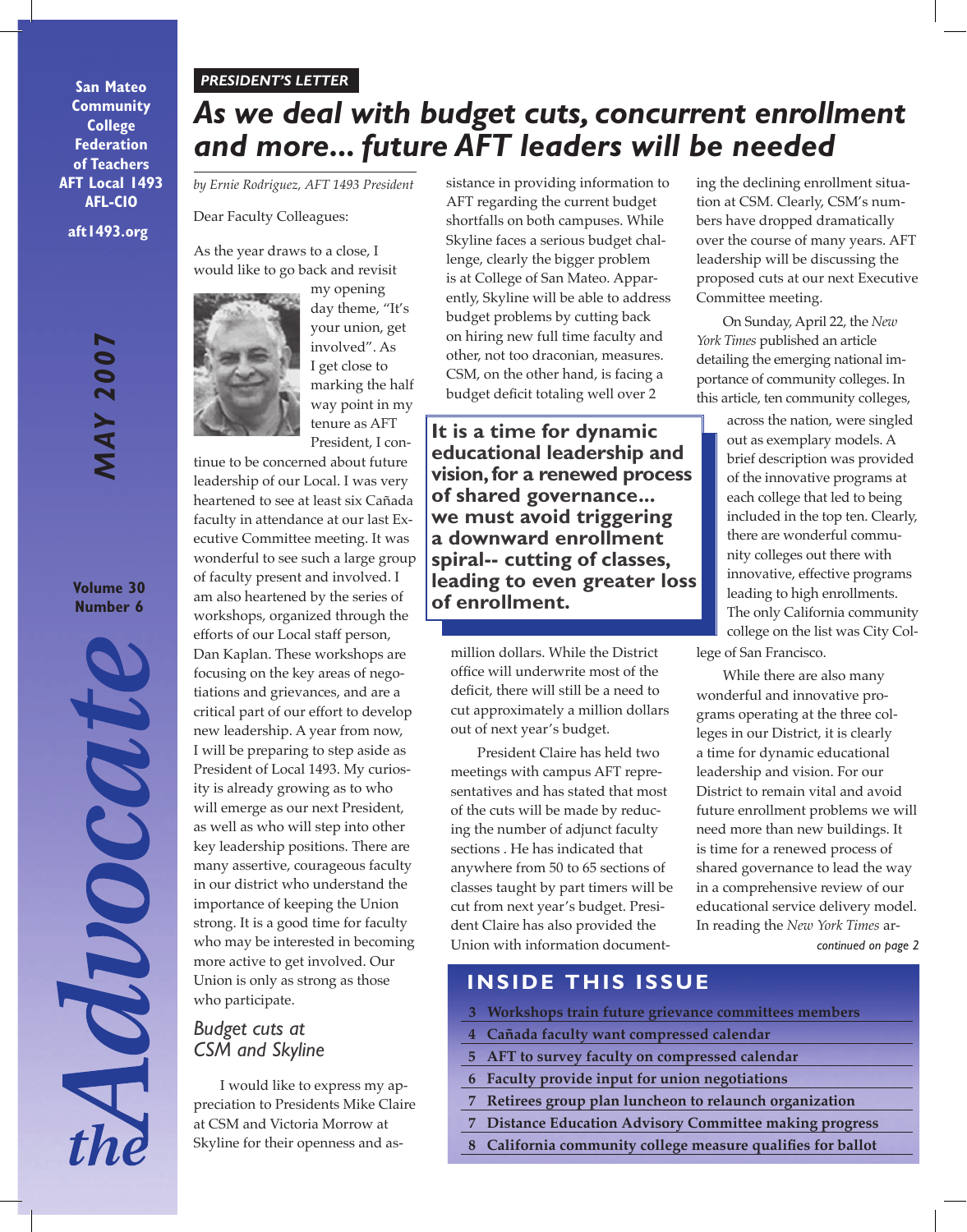**San Mateo Community College Federation of Teachers AFT Local 1493, AFL-CIO** 1700 W. Hillsdale Blvd. San Mateo, CA 94402 (650) 574-6491 aft1493.org

**Editor**  Eric Brenner, Skyline, x4177

**Editorial Board** Eric Brenner, Skyline, x4177 Dan Kaplan, x6491

**President**  Ernie Rodriguez, CSM, x6640

**Co-Vice Presidents** Katharine Harer, Skyline, x4412 Teeka James, CSM, x6390

**Secretary** Alma Cervantes, Skyline, x4368

**Treasurer** Dave Danielson, CSM, x6376

**Chapter Chairs** Chip Chandler, Skyline, x4286 Rick Hough, Skyline, x4193 Yaping Li, CSM, x6338 Ron Brown, CSM, x6691 Monica Malamud, Cañada, x3442

#### **Executive Committee Reps.**

Nina Floro, Skyline, x4414 Elizabeth Terzakis, Cañada, x3327 Anne Stafford, CSM, x6348

#### **Part-timer Reps.**

Victoria Clinton, Cañada, x3392 Sandi Raeber, CSM, x6665 Joan Connors, Skyline, x7301x19468 Dietra Prater Slack, Sky., x7301x19216

**Chief Grievance Officer** John Kirk, CSM, x6386

**Chief Negotiator** Joaquin Rivera, Skyline, x4159

**Executive Secretary** Dan Kaplan, x6491 kaplan@smccd.edu

**A** · ●

#### *President's Letter*

*continued from the previous page*

ticle, I was excited about the types of programs mentioned. Overall, I am left with the sense that our educational vision needs to expand and that we must transform and update not only our physical campus settings but the way we do business in order to continue to attract an adequate number of students to our colleges.

Without such a comprehensive planning process, my fear is that administrators will do what is expedient, but not necessarily what is wise, in addressing budget concerns. I am also concerned that we avoid compounding our difficulties by triggering a downward enrollment spiral--cutting of classes, leading to even greater loss of enrollment.

### *Concurrent enrollment update*

In an effort to engage in cooperative dialogue about the possibility of an expanded and redefined concurrent enrollment program, Vice Chancellor Jing Luan, on behalf of the District, and I have issued a joint invitation to stakeholders interested in participating in a round table dialogue regarding possibilities for creating a new concurrent enrollment model. The plan is for key stakeholders, including AFT, District and campus administrators, and Union and administrative leadership from the San Mateo Union High School District, to spend three hours brainstorming concurrent enrollment possibilities.

AFT has issued a demand to negotiate letter to our District administration regarding concurrent enrollment. Any change in program that affects working conditions for faculty must legally be negotiated with the Union. The District Office has written a draft of a possible contract with the San Mateo Union High School District in support of an expanded, redesigned concurrent enrollment model. This proposed contract raises many red flags. While Union leadership is open to dialogue about any new program, AFT will not support any effort that violates our contract or undermines employment

opportunities for our part time or full time faculty.

## *Campus Safety*

From 1981 to 2002, I directed the Office of Psychological Services at Cañada College. Having already served as an academic counselor and classroom instructor, I felt I had a good understanding of the challenges involved in working on a community college campus. I was surprised when, through my work as college psychologist, I saw a whole other side to the college experience.

The recent shootings at Virginia Tech brought back memories of certain experiences I had at Cañada. I remembered the time a recently paroled exconvict took over a classroom, holding both students and instructor hostage. I was asked to go in and try to get this man to come out peacefully to avoid possible injuries if deputies went in, guns drawn. I also remembered when a student came to school with a gun in his backpack, intending to harm a staff member who had previously set very reasonable limits for this student. I was called into the situation when the student started to verbally assault this very wonderful staff member.

While it has been great to see the e-mails from concerned administrators about the availability of campus resources, I am worried that our District may not be doing enough to provide the best protection possible to students and staff on our campuses. As recent articles in the New York Times document, while research allows us to identify warning signs of individuals who may pose a threat, it is also clear that we cannot predict, with any great accuracy, which individuals will actually become violent. The great majority of those who evidence warning signs will never take that next step. What we do know is that there will undoubtedly be more school shootings in the future. My work in psychological services taught me that even on a small campus, potentially violent situations are not an uncommon occurrence.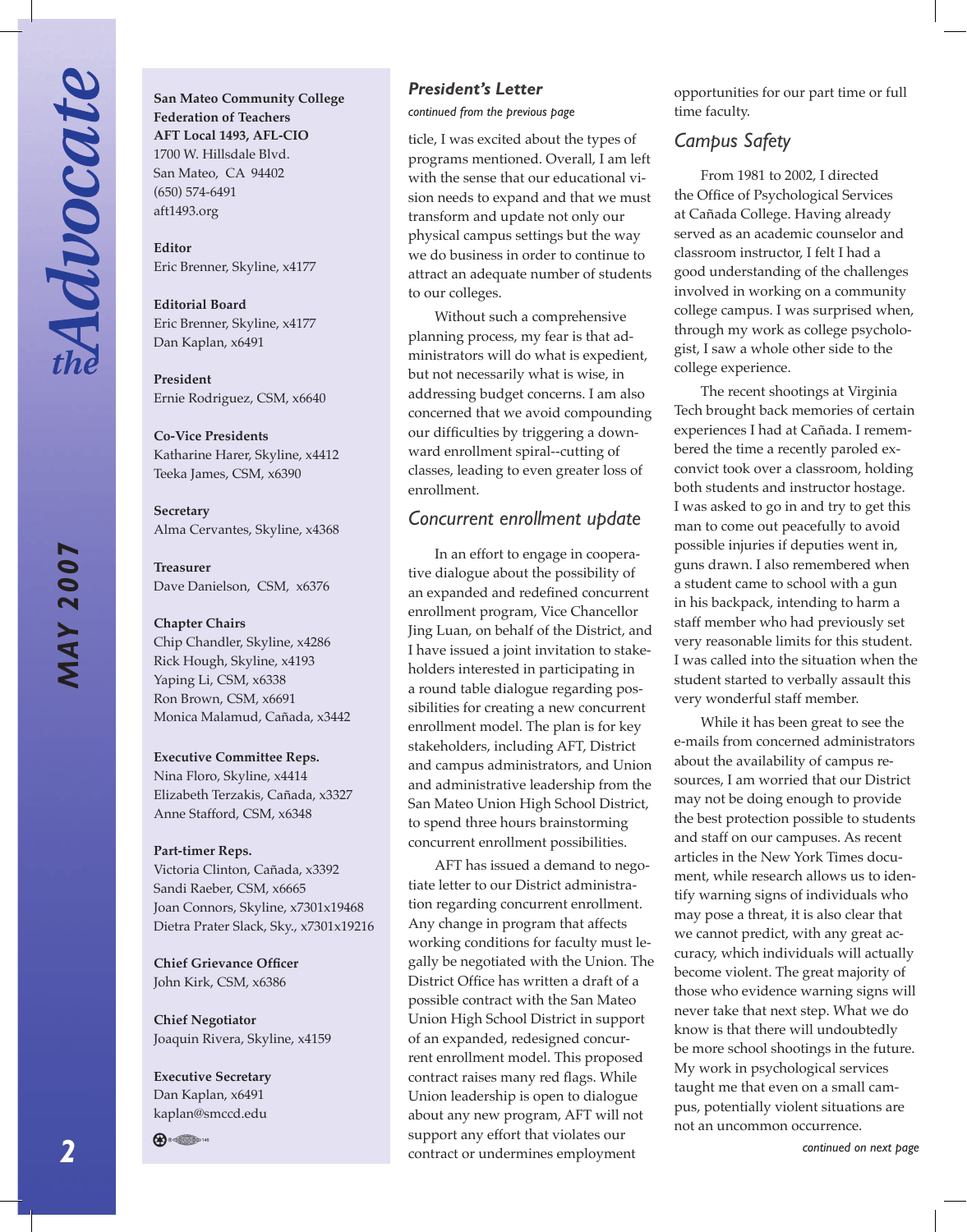Advocate

# *Grievance workshops train new grievance committee members on each campus; more sessions planned for next year*

*by John Kirk, AFT 1493 Chief Grievance Officer*

The union held three grievance workshops in the district during this academic year- at Cañada on October 31, at Skyline on February 28 and at CSM on March 28. A total of 23 faculty members attended.

The workshop covered the following topics: Why a grievance procedure? What is a grievance? What is the difference between a grievance and a complaint? The steps of a grievanceinformal, formal, arbitration. Knowing your contract. What is an unfair labor practice?

### **Analyzing hypothetical cases**

The workshop attendees then were given five hypothetical cases and the relevant sections of the contract and were asked to analyze the cases to see

if a grievance had been committed. The technical definition of a grievance is "an alleged violation of a specific article of a section of this Agreement (the collective bargaining contract) that personally and adversely affects the grievant (§17.1.1)."

### **Goal: settle grievances at the lowest possible level**

One of the primary points stressed during the workshops was the importance of trying to settle grievances at the lowest possible level. To work toward that goal every potential grievant is asked to articulate his or her **desired remedy**. The union grievance rep then knows what needs to happen to settle the grievance. Grievance reps are trained to maintain confidentiality.

Many grievances arise because of

ambiguous language in the contract. In these cases, grievances help to clarify the contract. Other grievances involve sudden changes in past practices.

### **More committee members to be trained next year**

The attendees of the workshops requested that the union organize grievance training sessions next year with a goal of setting up grievance committees on each campus. Those committees would handle the grievances on each campus with the help and guidance of the union's chief grievance officer. If anyone is interested in attending the sessions next year, please call the union office (x6491). If you would like a copy of materials handed out at the workshops this year, just call the union office and a copy will be sent to you.  $\Box$ 

# *President's Letter*

*continued from the previous page*

The other day, a colleague approached me, expressing his concern about campus safety. He raised the question of whether our colleges are doing enough in regard to campus security. During the conversation, we both acknowledged that we had no clue about our campus security plan. Later that same day, another colleague informed me that the campus safety committee had not met regularly in many months. While my faculty colleague and I might be faulted for not making a greater effort to become familiar with campus safety policies and procedures, I would venture to say that most faculty and staff are also not up to speed. My personal and professional view is that it is basically the institution's responsibility to make this information readily available in the most user-friendly fashion possible and to educate staff, even if unpopular mandatory in-service training is required.

My fear is that the moment will

pass and we will all be surprised when another major incident of campus violence occurs. A short-term response and immediate sense of alarm will do little to help avoid the possibility of something similar happening on one of our campuses. I hope that both our campus and District administrations, as well as our Board of Trustees will take advantage of the current level of concern to look carefully at this issue and make meaningful changes to promote improved campus safety and security. Based on my experience in Psychological Services, there is still much to be done.

## *Farewell until fall*

As the year draws to a close, I want to wish you all a wonderful summer break. I am already hearing colleagues discuss upcoming trips to Paris and other wonderful destinations. The end of the academic year, while mostly bringing a sigh of relief, is also a time of endings and goodbyes. We say

farewell to students we have enjoyed working with and to colleagues who are retiring or moving on to other assignments. I would like to take this opportunity to say a special farewell and congratulations to Al Acena, our exceptional Social Science Division Dean at College of San Mateo. I met Al in 1971 when I was first hired as a full time faculty member at Cañada College. At the time, Al was a faculty member teaching at Cañada. When I transferred to CSM a few years ago, I was delighted to learn that Al would be my Division Dean. Al is dearly regarded by Division faculty. As an administrator, he has nourished both the personal and professional development of his faculty. As an accomplished academic, Al understands the true nature of teaching and learning. He has never forgotten his roots or the central purpose of our work. Al, it has been a joy to work with you. I wish you the very best as you retire and move on to new pursuits and activities.  $\square$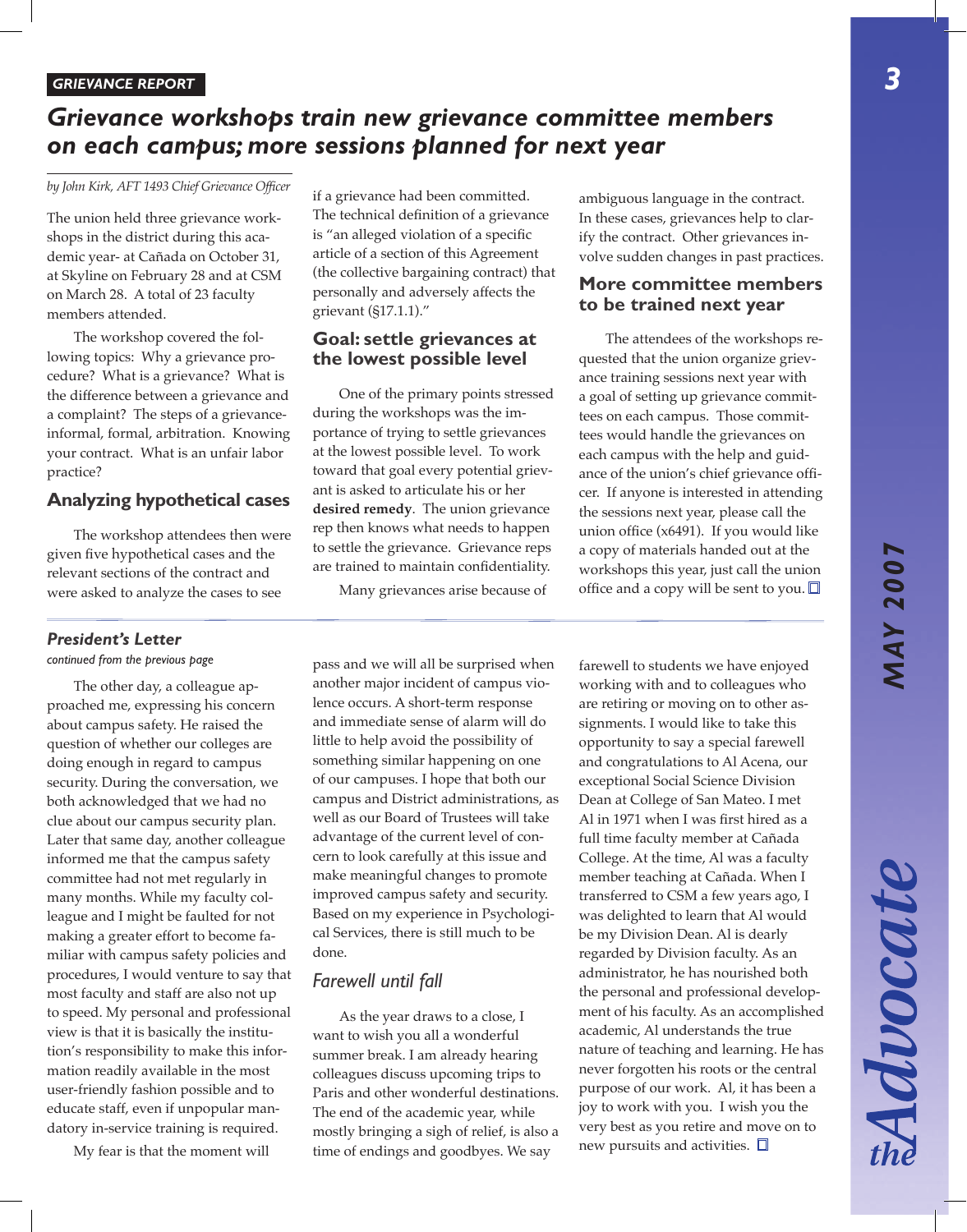### *VIEWPOINT*

# *Cañada faculty want District to take a new look at moving to a compressed calendar*

#### *By David Clay, Monica Malamud and Anthony Perez, with contributions from several Cañada faculty*

Many faculty members at Cañada College are interested in considering moving to a compressed calendar, in which fall and spring semesters would each last 15 weeks, as opposed to the current 17 weeks. In a compressed calendar, the hours of instruction over the course of the semester would remain the same as they are now. There are legal requirements as to what constitutes a "unit" in the California Community College System. So even though the compressed semester would be 15 weeks long, instruction time in a semester would not be shortened: the number of contact minutes per week would be increased, so as to come up to the same total number of minutes per semester as we currently have.

There are many reasons why we believe that a compressed calendar could be very advantageous for everyone involved. The benefits that would stem from the implementation of a compressed calendar range from a potential to improve teaching and learning and quality of life for both students and faculty to increased revenue to the District due to higher enrollments.

# **Advantages of longer class periods**

Advocates for changing to a compressed calendar argue that longer class periods are better for both faculty and students. Currently, we have 3-unit courses that are taught in a 50 minute M/W/F format, as well as in a 75 minute T/Th format. Instructors consistently report that T/Th classes are far more efficient in terms of time management. More importantly, students have a much richer classroom experience in the T/ Th classes, due to the variety of activities and depth of discussion that can be accomplished in the longer class period. According to Mike Stanford, History Instructor, "Pedagogically speaking, there is more continuity of thought and discussion with a longer period, which lends itself to better presentations using multiple forms of media (images, film clips, music, etc.")

*continued on next page*<br> *continued on next page*<br> *continued on next page* We strongly suspect that a shorter semester will attract more students to our district, especially given the proximity of the Foothill-DeAnza district, which is on a quarter

system. Currently, we have a net loss of students when we consider those students who attend a college in a service area different from their residence.

### **Later start attracts more students**

A compressed calendar would allow us to start the fall semester after Labor Day. We all know that at the beginning of fall semester we lose students to neighboring districts, which start their term later. As Carol Rhodes, Associate Professor of Biology, put it, "We must start later in August, or students will forever be missing the first two weeks of class."

A shorter semester might improve retention. Students are more likely to complete 15 weeks, rather than 17, mic Calend<sub>ar</sub> since the reduced semester length "could help alleviate the end of semester fatigue that both students and instructors experience during the last few weeks of the term," according to Katie Schertle, Associate Professor of ESL. Scheduling school-time in larger blocks is also more efficient for our students, many of whom have so many obligations outside of school and need to arrange transportation, child care and work in order to attend classes.

## **Intersessions and flexible summer calendars**

A compressed calendar would free up several weeks in the year so that we could offer an intersession between fall and spring semesters. It would also allow the flexibility of a variety of calendars for summer, to suit different

needs in different disciplines. For example we could have two shorter sum-

mer sessions or a longer one. Nathan Staples, Associate Professor of Biology, speaks enthusiastically of "the potential to offer TWO separate 6-week summer sessions, like they do at the UC's. For example, someone could take both General Chemistry I and General Chemistry II

in ONE summer!! Many students would jump at that opportunity, and it also brings us more revenue for summer, and more flexible time for faculty who would like to teach part of summer session."

In the past, there have been objections to the compressed calendar from faculty in the Sciences/Math. Yet today many faculty in those disciplines support a compressed calendar. Some of their e-mails read: "I must state that I am VERY much supportive of a compressed calendar" (Staples) and "I wish to lend my vote in support of a compressed

*MAY 2007*

**MAY 2007**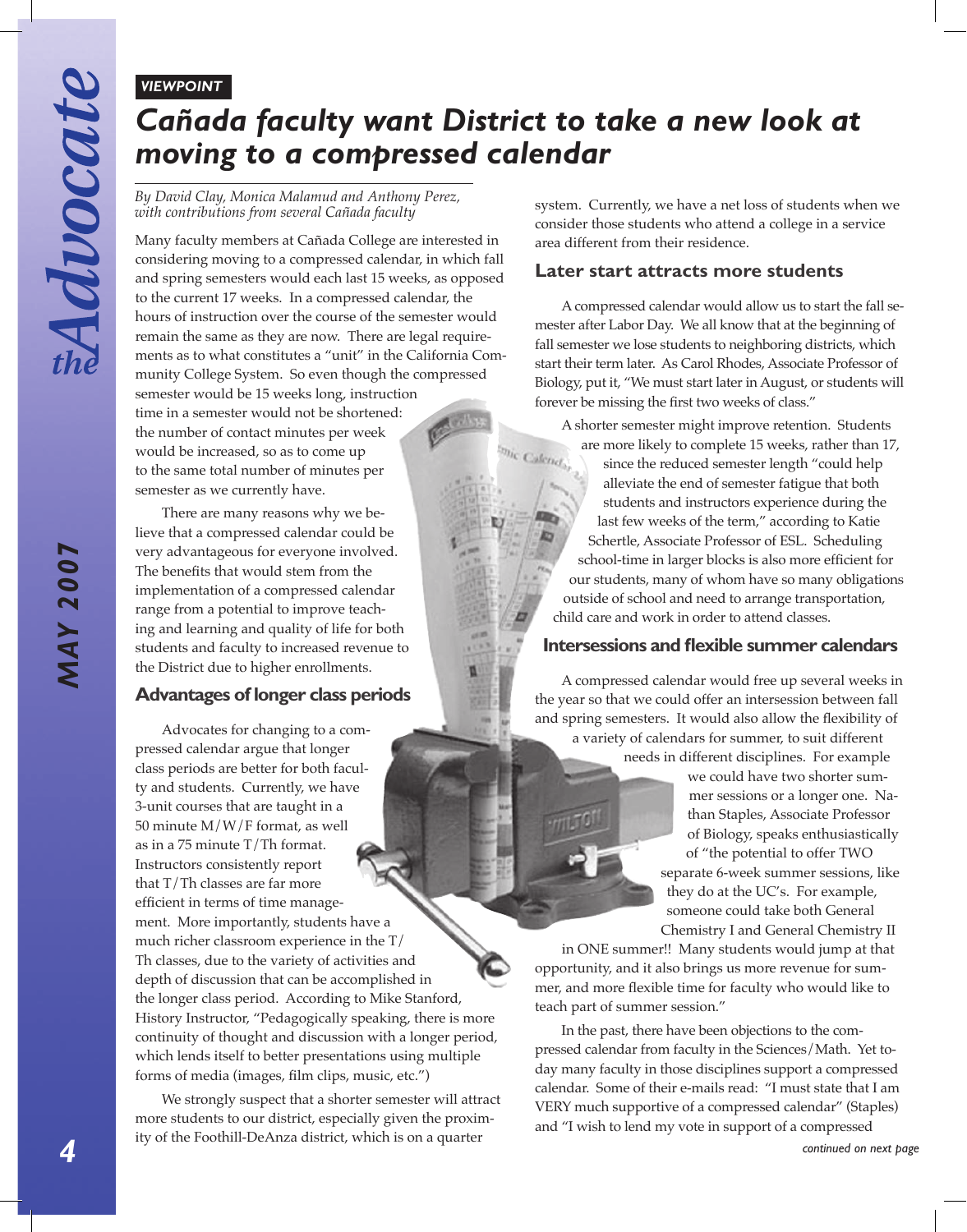Advocate

# *AFT survey to ask for faculty input on compressed calendar*

AFT would like all faculty to let us know what they think about the District adopting a compressed calendar in the future by completing our online survey on this subject. An e-mail link to the online survey will be sent to all District faculty members this week.

As the faculty's collective bargaining agent, AFT has the legal responsibility of negotiating the academic calendar each year. If a significant percentage of our faculty are clearly in favor of a compressed calendar based on our survey and further discussion, we would hold an all faculty vote before attempting to negotiate such a calendar change.

AFT's online survey simply asks:

#### *Are you in favor of adopting a compressed calendar in the SMCCCD?*

#### *YES NO UNDECIDED*

The survey will also provide space for any additional input faculty members would like to provide on the issue.

### *Basic description of a compressed calendar*

The compressed calendar is sometimes called the "15-5-15-5-5" calendar because this calendar typically entails a 15-week Fall semester, a 5-week winter session in January, a 15-week Spring semester, and two 5-week summer sessions.

The 15-week calendar will reduce the number of weeks in the academic calendar from 17.5 to 15, but it

#### *continued from the previous page*

schedule" (Doug Hirzel, Professor of Biology). Obviously, if so many community colleges in California have already adopted a compressed calendar, this format is feasible for all disciplines. Specific scheduling details would have to be worked out considering the needs of different disciplines, the facilities available, the student population we serve and any other factors that may be deemed appropriate.

Not only is it feasible to offer courses in any discipline, including the sciences, in a 15-week semester (as evidenced by the number of institutions that have this kind of schedule,) this format is particularly appealing also because of the opportunities it offers in terms of teaching and learning. For example, as Nathan Staples says, "longer, even if fewer, lab periods would also benefit many of my lab experiments, which need long incubation times to complete, and also gives extra time for analysis and discussion of lab data". What better reason to consider a change in scheduling than one that will improve student learning!

will not reduce the amount of class time that courses run.

The 15-week calendar entails significant changes in scheduling. The compressed calendar both lengthens the daily class sessions and reduces the number of meetings per week. Three unit courses would meet twice per week, 4-unit courses would meet 3 times per week, and 5-unit courses would meet 4 times per week.

Thus, a five-unit class (which meets under our current calendar for 50 minutes a day, 5 days a week,) would meet for 70 minutes, 4 days per week. Similarly, a fourunit class would meet 3 days each week for 75 minutes each day, and a three-unit class would meet 2 days per week for 85 minutes each day.

For 15 units of load, faculty would teach the equivalent of 17 lecture hours per week over the 15 weeks. Students enrolled in 15 units would be in class 2 more hours per week. The colleges will essentially operate on a fourday class week instead of the present five-day week. A fifth day would be reserved for labs.

Although for many faculty Friday would be a nonteaching day, the faculty work week would not typically be a four day week. Most meetings would be scheduled for Fridays, and other college activities and business would take place on Fridays.

Finally, because of the longer class times, to be successful the compressed calendar would require the use of a vibrant schedule of afternoon classes that had high enrollments, with the campuses active at all hours of the day and evening.

# *Cañada faculty want compressed calendar* **Cañada faculty support compressed calendar at Senate and division meetings**

In a recent meeting of the Academic Senate Governing Council at Cañada College, there was consensus to direct the Academic Senate President to bring up this topic to District Academic Senate. Additionally, according to the February 8, 2007 minutes of the ASGC, "ASGC would like [Cañada's AFT campus chair] to continue emphasizing the need for a discussion of this topic." At a Humanities and Social Sciences Division meeting, faculty voted unanimously in support of a compressed calendar. Faculty at Cañada seem to be very interested in and supportive of a compressed calendar.

We believe that it is time to look at the data, think about the goals and needs of our students, and thoughtfully examine the possibilities of a compressed calendar. We may be apprehensive about the transition, but once it is implemented, we will all reap the benefits of the compressed calendar.  $\square$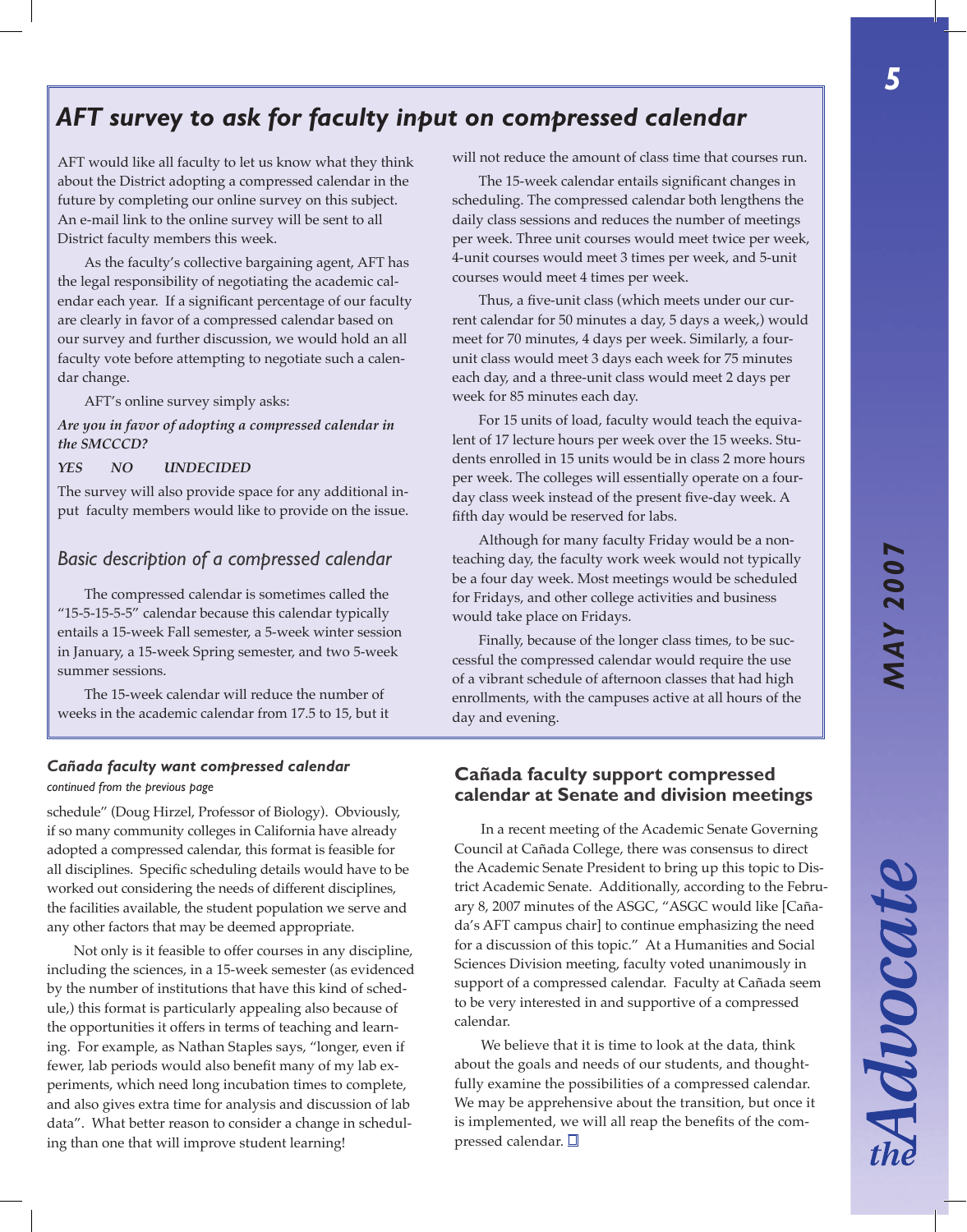#### *AFT FACULTY NEGOTIATIONS SURVEY*

# *Faculty propose issues for upcoming union negotiations*

*by Katharine Harer, Joaquin Rivera & Victoria Clinton, AFT 1493 Negotiating Committee*

We want to extend our thanks to all faculty, full and part time, who responded to the union's survey about what our team should focus on in upcoming contract negotiations. Although we have two more years left on our current fouryear contract, we have the opportunity to negotiate three non-economic items for each of the last two years of the contract -- 2007-08 and 2008-09.

There are many factors that come into play in determining what those three items will be, and faculty survey responses are an essential part of the puzzle. We have not made a final determination yet, but we want to share with you some of the ideas from the survey -- which 24 faculty members responded to in March and April of this year.

We strongly encourage you to get in touch with one of the negotiating team members or your AFT representatives on your campus if you would like to "weigh in" on any of these ideas or to offer any new suggestions. Note that some of these issues do have economic implications -- some more than others -- and may not make the "list" when we go to the table for these two upcoming rounds, but we will keep them on the "master list" for bargaining in the future when the whole contract is up for discussion.

## *Issues that affect full-time faculty include:*

• address overextended full-time commitments to committee work by assuring that every full-timer is signed up for one standing committee before any full-timer is asked to take on a second committee. Also the idea of a "cap" on how many committee assignments any one full-timer can take on

• increase funding for professional development options -- from short-term and conference attendance to sabbatical leaves

• improve retirement benefits for those faculty hired after 1993 whose benefits provide much less coverage than those hired between 1987 - 1992

• increase leave time -- ideally paid - for maternity, child-adoption and other family-related issues

## *Issues that affect all faculty members include:*

- higher pay for teaching on-line courses as well as payment for both classroom and on-line sections when a teacher is teaching two sections (in class and on-line) of one class but only being paid for one
- calculate the load credit for labs equally across all disciplines
- increase preparation time for counselors who also have teaching assignments

# *Issues that affect part-time faculty include:*

- strengthen seniority rights in general and, in particular, to include schedule preferences
- offer multiyear contracts based on seniority and satisfactory evaluations
- offer access to a group health plan
- give step credit for work done in other districts outside SMCCD
- add more columns to the part-time pay schedule

Once again, thank you for your feedback and please continue to keep us aware of issues that affect your work, in and out of the classroom. We will keep you informed as we move closer to the next round of bargaining.  $\square$ 

# *All AFT members invited to attend May 7 negotiations workshop*

AFT Local 1493 is presenting a **Negotiations Training Workshop** on **Monday, May 7**, from 1:00 to 5:00 p.m. at CSM in Building 18, Room 205. This workshop is to inform faculty about the process of negotiations and to recruit future negotiating team members. All union members who want to learn more about negotiations are invited to attend.

CFT Training Director, Julien Minard, will lead the training. Julien Minard is one of the CFT's most experienced staff members and negotiations trainers. She has run the Union Leadership Institute's Negotiations Workshop many times over the years. She also worked closely with our Local at the time that AFT Local 1493 become the collective bargaining agent in the District in 1982. All members of AFT Local 1493's negotiating team-- Joaquin Rivera, Katharine Harer, and Vicki Clinton-- will also be in attendance to answer any questions from the workshop participants about "how we do things here."

Potential new bargaining team members for AFT Local 1493 are strongly encouraged to attend this Negotiations Workshop, but any interested AFT members are welcome. At the end of the afternoon, the faculty in attendance will have an overview about how negotiations are conducted.

If you are interested in attending this workshop or if you have any questions, please call the AFT office at x6491 or email kaplan@smccd.edu

**AFT 1493 Negotiations Training Workshop Monday, May 7 1:00 to 5:00 p.m. CSM, Building 18, Room 205**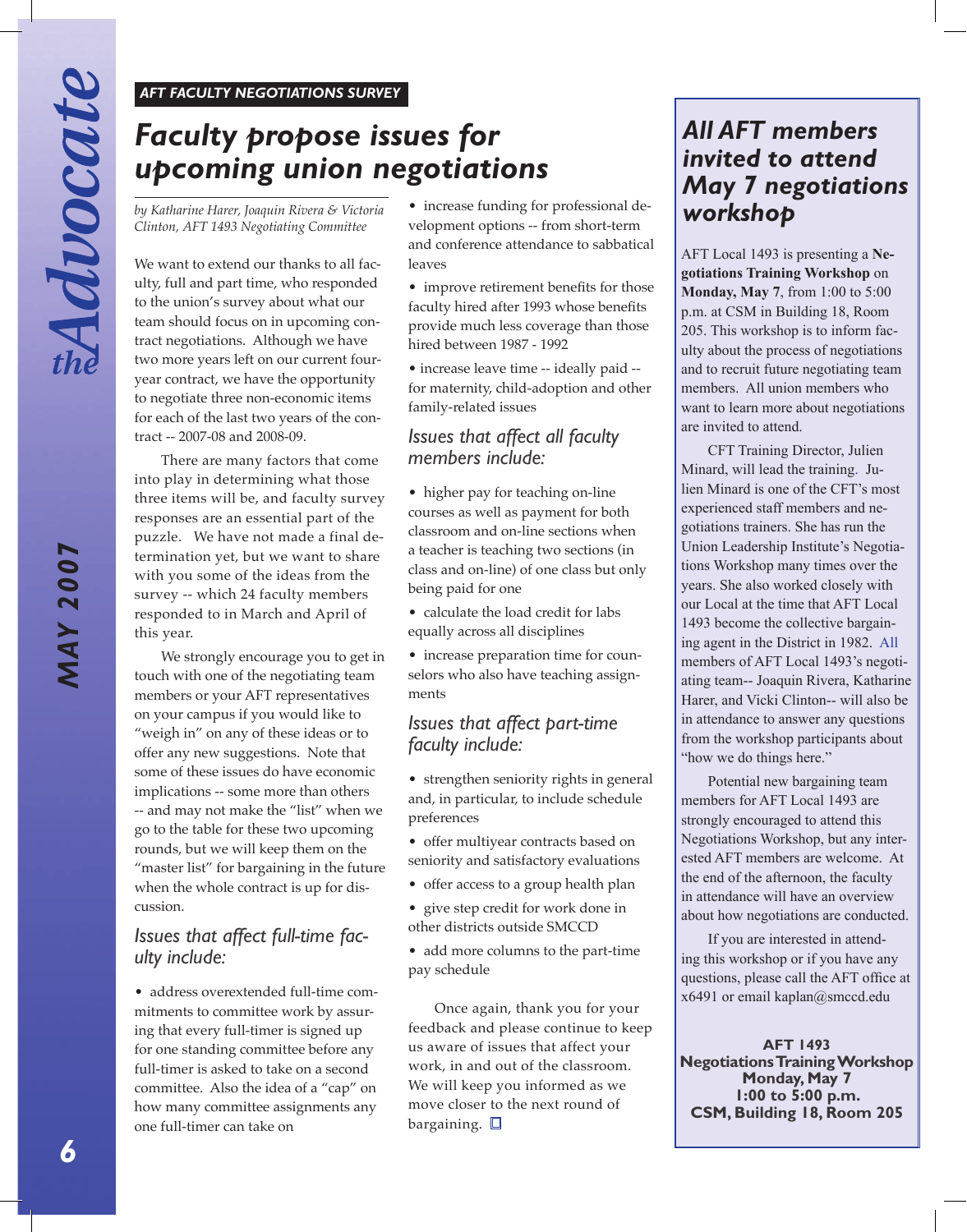# *Retirees group to relaunch over lunch*

The District Association of Retired Teachers (DART), the organization of politically-inclined retired teachers in the SMCCD, is about to be reactivated beginning with a luncheon meeting next month.

### **Location: Pacific Athletic Club, 200 Redwood Shores Parkway, in Redwood City**

**Date: Thursday, June 21, 2007**

# **Time: 12:00 (noon) to 2:30 pm**

John Searle is organizing this event, and he will be mailing DART members and other District retirees a letter of invitation next week. He will be requesting an RSVP from all who plan to attend the luncheon. For more information concerning DART and its luncheon event, John can be reached at **searle@smccd.edu**.

Of course, as is well known, there is no free lunch. But in this instance the luncheon is free for all who attend! Compliments of the DART chapter!  $\square$ 

# *Newly printed AFT contract available from union office*

The new printed version of the AFT contract is now at the printer, and will be available in the very near future. If you would like your very own copy of the contract that all faculty work under, then please contact the AFT office at 574-6491 or send an email to **kaplan@smccd.edu** and request that a copy be sent to your campus mailbox. Of course, the new contract will also be available online at the AFT website: **aft1493.org**.

# *RETIREES DISTANCE EDUCATION PART -TIME FACULTY*

*Distance Education Advisory Committee planning future of District's online course offerings*

*by Ron Brown, AFT CSM Chapter Co-chair*

During the past two semesters the Distance Education Advisory Committee has been meeting monthly to establish recommendations for moving forward on a more robust district-wide program. The committee is composed of three major sub-committees. Curriculum, Resources and Technology. These committees have about fifty percent faculty representation from all three campuses.

# *Curriculum development and delivery platforms discussed*

Discussion topics revolve around best practices, curriculum development and delivery platform. District faculty members have been invited on several occasions to attend workshops to help assess several delivery platforms under consideration.

# *Compensation issues unresolved*

Distance education compensation issues are unresolved. Our union has made a formal request to meet with the District to resolve compensation issues.

All faculty can follow the progress of DEAC by visiting our informational website:

### http://www.smccd.edu/accounts/ smccd/departments/educationservices/deac/default.shtml

This site includes vision statement, agenda and meeting minutes, committee members list, calendar and relevant documents. I urge all AFT members to visit the site and read through all of the information.  $\square$ 

# *Unemployment benefits available for part-time faculty over summer*

All Part-timers should remember that you are eligible for unemployment compensation benefits over the summer break and between semesters, unless you are working another job over the summer or between semesters and you are earning more than your unemployment grant would be.

As soon as you give your last final exam, you should contact the local Employment Development Dept. (EDD) office and file a claim, or reactivate the one you have from last winter (if you applied between semesters). If it is a new claim, you will have a one-week waiting period before benefits start, so do not delay. You can also claim for the period between regular terms and summer school.

When applying, tell them about all your jobs, since your benefit is based on all your income over the previous year. When they ask if you have a job to go back to after summer break, you should answer,"Not with reasonable assurance. I only have a tentative assignment contingent on enrollment, funding and program needs." This is important. Do not just tell them that you have an assignment for fall or you will be disqualified. According to the Cervisi decision of the State Court of Appeals, part-timers, as a class, do not have "reasonable assurance" of a job and hence are eligible for benefits between terms. If questioned further, mention the Cervisi case. Be sure to fill out all job search forms correctly, and appear as directed in person or by phone or mail.

You should not have any problems, but if you do and are denied for any reason, call the AFT office as soon as possible and the Union will advise you on how to file an appeal. Don't be reluctant to file. This is your right, not charity.  $\square$